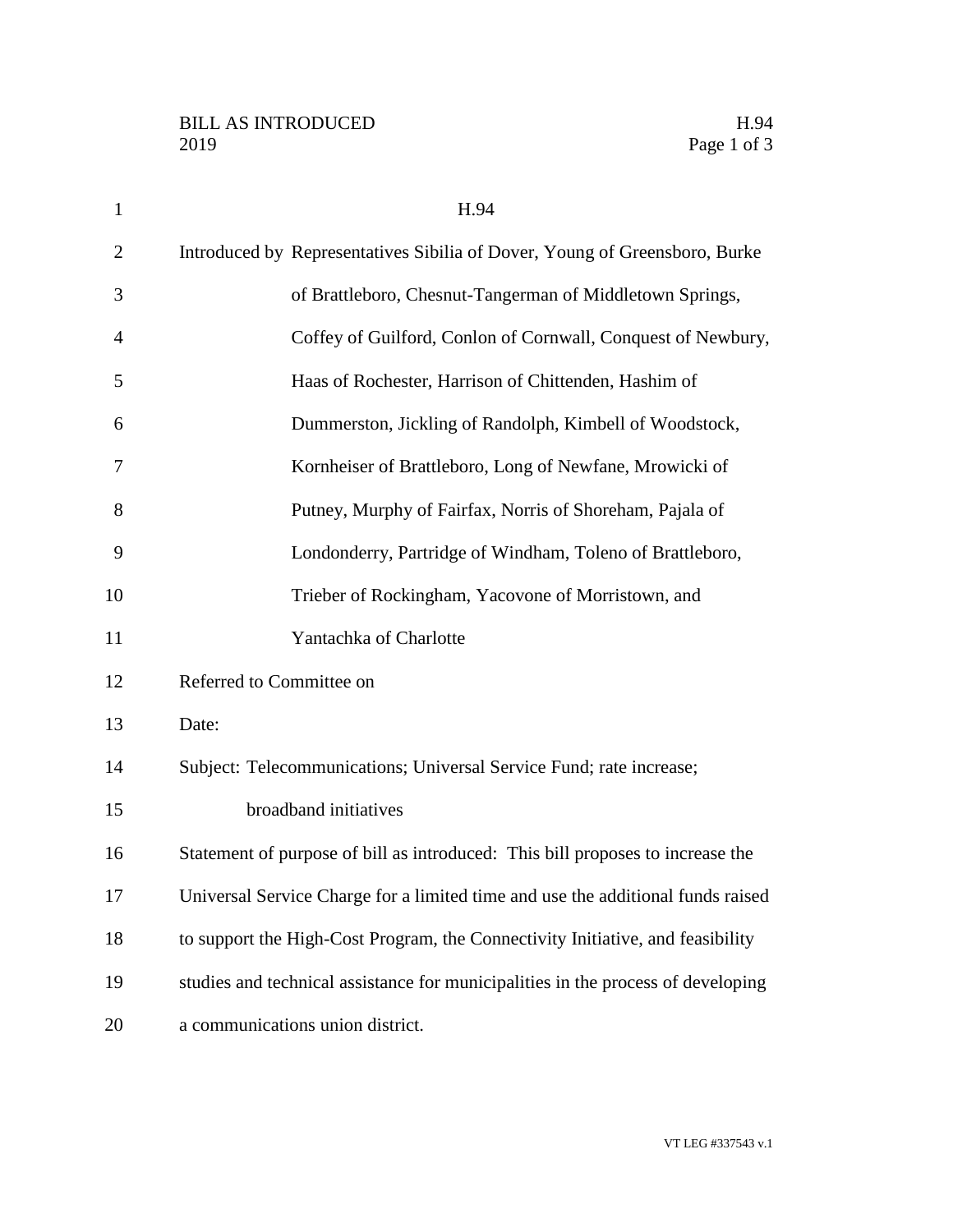## BILL AS INTRODUCED H.94<br>2019 Page 2 of 3

| $\mathbf{1}$   | An act relating to funding for State broadband initiatives                      |
|----------------|---------------------------------------------------------------------------------|
| $\overline{2}$ | It is hereby enacted by the General Assembly of the State of Vermont:           |
| 3              | Sec. 1. 30 V.S.A. § 7523 is amended to read:                                    |
| 4              | §7523. RATE OF CHARGE                                                           |
| 5              | (a) Beginning on July 1, 2014, the rate of charge shall be two percent of       |
| 6              | retail telecommunications service.                                              |
| 7              | (b) Beginning on July 1, 2019 and ending on June 30, 2023, the rate of          |
| 8              | charge established under subsection (a) of this section shall be increased by   |
| 9              | one-half of one percent of retail telecommunications service, and the monies    |
| 10             | collected from this increase shall be transferred to the Connectivity Fund      |
| 11             | established under section 7516 of this title.                                   |
| 12             | (c) Universal Service Charges imposed and collected by the fiscal agent         |
| 13             | under this subchapter shall not be transferred to any other fund or used to     |
| 14             | support the cost of any activity other than in the manner authorized by this    |
| 15             | section and section 7511 of this title.                                         |
| 16             | Sec. 2. 30 V.S.A. § 7516 is amended to read:                                    |
| 17             | § 7516. CONNECTIVITY FUND                                                       |
| 18             | (a) There is created a Connectivity Fund for the purpose of providing           |
| 19             | support to the High-Cost Program established under section 7515 of this         |
| 20             | chapter and the Connectivity Initiative established under section 7515b of this |
| 21             | chapter. The fiscal agent shall determine annually, on or before September 1,   |
|                |                                                                                 |